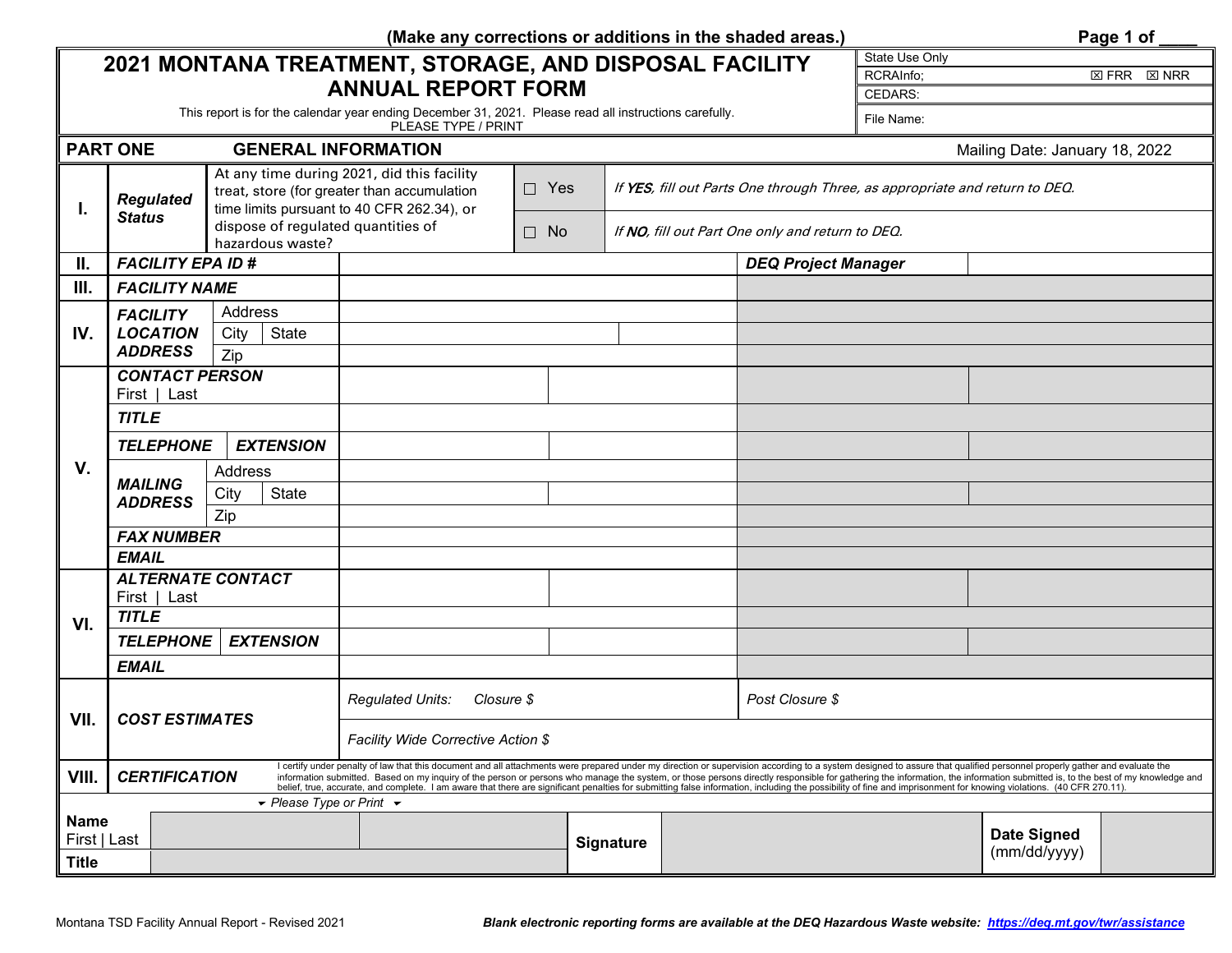## *Make copies of this sheet for additional pages* **Page 2 of Page 2 of Page 2 of**

| <b>PART TWO</b> | <b>WASTE IDENTIFICATION AND FINAL MANAGEMENT</b>                                                                                                                                                        |                                       |                                |                                    |                                                                                                    |                  |                        |                                                                              |
|-----------------|---------------------------------------------------------------------------------------------------------------------------------------------------------------------------------------------------------|---------------------------------------|--------------------------------|------------------------------------|----------------------------------------------------------------------------------------------------|------------------|------------------------|------------------------------------------------------------------------------|
| IX.             | <b>Generated On-Site</b>                                                                                                                                                                                | XI.                                   | <b>Off-Site Generator Name</b> |                                    |                                                                                                    |                  |                        |                                                                              |
|                 | Check if waste was generated and treated, stored (for greater than<br>accumulation time limits pursuant to 40 CFR 262.34), or disposed<br>at your facility, then enter "NA" in Sections X, XI, and XII. |                                       | XII.                           | <b>Off-Site Generator Address</b>  | (Specify generator from whom all wastes listed on this page were received)<br>(Street or P.O. Box) |                  |                        |                                                                              |
| <b>X.</b>       | <b>Off-Site Generator EPA ID Number</b>                                                                                                                                                                 | (Enter Generator 12 digit EPA ID No.) |                                |                                    | (City or Town)                                                                                     | (State)          |                        | (Zip Code)                                                                   |
| XIII.           | A                                                                                                                                                                                                       | B                                     |                                | $\mathbf c$                        | D                                                                                                  | E                | F                      |                                                                              |
| Line            |                                                                                                                                                                                                         |                                       | <b>EPA Hazardous Waste</b>     | <b>Last or Final</b>               | <b>Last or Final</b><br><b>Management</b>                                                          | <b>Amount of</b> | <b>Unit of Measure</b> |                                                                              |
| $\#$            | <b>Description of Waste</b>                                                                                                                                                                             | <b>Codes</b>                          |                                | <b>Management</b><br><b>Method</b> | Location                                                                                           | <b>Waste</b>     | <b>Density</b>         | $\bullet$ lbs/gal<br>$•$ sg                                                  |
|                 |                                                                                                                                                                                                         |                                       |                                |                                    | On-site<br>Off-site                                                                                |                  |                        | $\Box$ lbs/gal<br>$\Box$ sg                                                  |
|                 |                                                                                                                                                                                                         |                                       |                                |                                    | On-site<br>Off-site                                                                                |                  |                        | $\Box$ lbs/gal<br>$\Box$ sg                                                  |
|                 |                                                                                                                                                                                                         |                                       |                                |                                    | On-site<br>Off-site                                                                                |                  |                        | $\Box$ lbs/gal                                                               |
|                 |                                                                                                                                                                                                         |                                       |                                |                                    | On-site<br>Off-site                                                                                |                  |                        | $\Box$ sg<br>$\Box$ lbs/gal<br>$\Box$ sg                                     |
|                 |                                                                                                                                                                                                         |                                       |                                |                                    | On-site<br>Off-site                                                                                |                  |                        | $\Box$ lbs/gal<br>$\Box$ sg                                                  |
|                 |                                                                                                                                                                                                         |                                       |                                |                                    | On-site<br>Off-site                                                                                |                  |                        | $\Box$ lbs/gal<br>$\Box$ sg                                                  |
|                 |                                                                                                                                                                                                         |                                       |                                |                                    | On-site<br>Off-site                                                                                |                  |                        | $\begin{array}{c} \square \text{ lbs/gal} \\ \square \text{ sg} \end{array}$ |
|                 |                                                                                                                                                                                                         |                                       |                                |                                    | On-site<br>Off-site                                                                                |                  |                        | $\Box$ lbs/gal<br>$\Box$ sg                                                  |
| XIV.            | <b>COMMENTS:</b>                                                                                                                                                                                        |                                       |                                |                                    |                                                                                                    |                  |                        |                                                                              |
|                 |                                                                                                                                                                                                         |                                       |                                |                                    |                                                                                                    |                  |                        |                                                                              |

┙